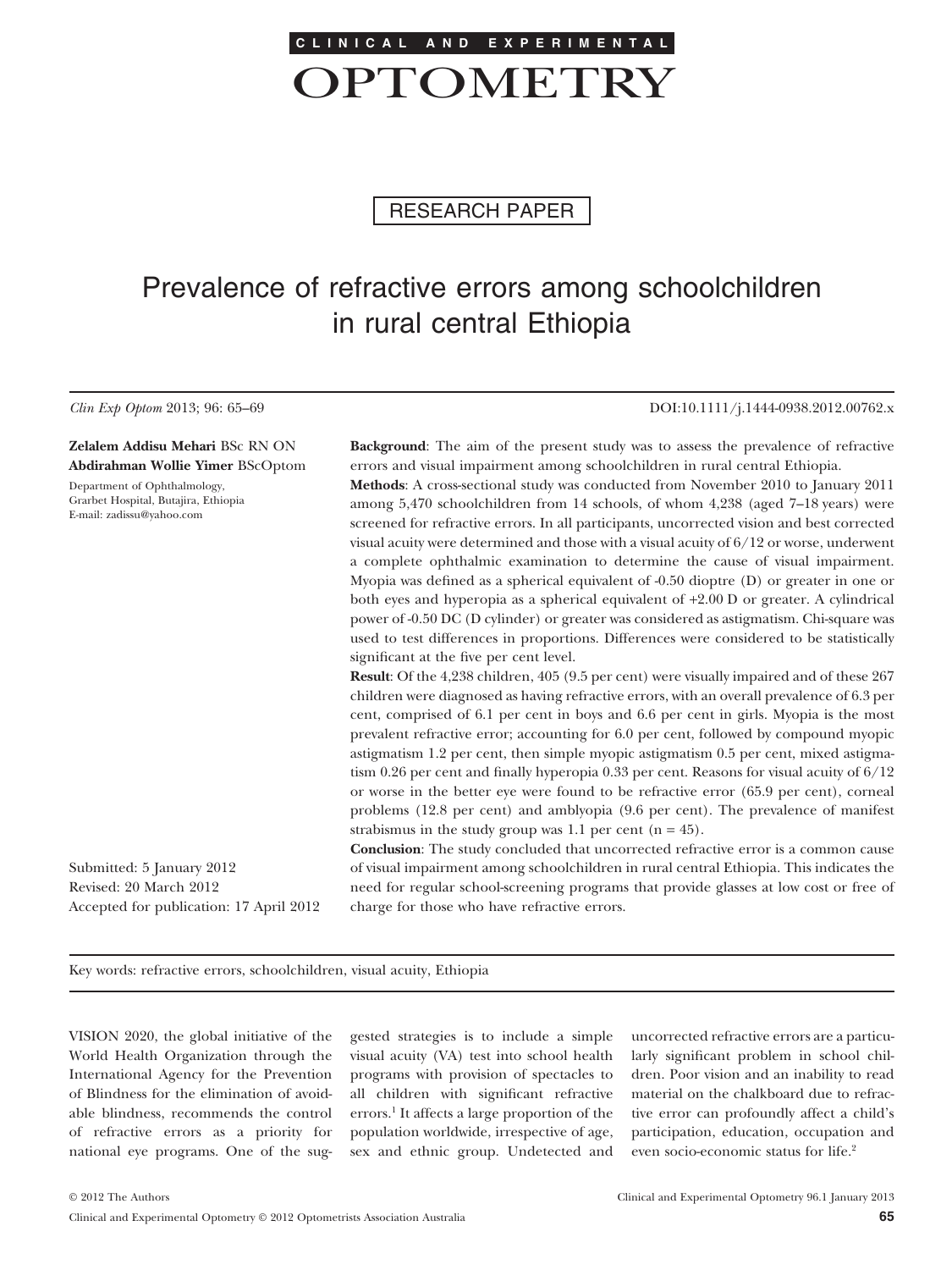According to the 2006 National Survey Report in Ethiopia 11.4 per cent of blindness was due to uncorrected refractive errors.3 In a study in Debark and Kola Diba towns, northern Ethiopia, the prevalence of visual impairment due to refractive errors in schoolchildren was 7.6 per cent.4 In Ghana, visual impairment (VA of  $6/12$  or worse in the better eye) was present in 4.5 per cent of the children examined.<sup>5</sup> In a study conducted in India, 5.1 per cent of children in schools had VA of worse than  $6/12$  in the better eye.<sup>6</sup> In Uganda, significant refractive errors were detected among primary school children aged six to nine years at a prevalence of approximately  $12$  per cent.<sup>7</sup> The prevalence of refractive errors in school children in Tanzania, Riyadh and Nepal was 6.1, 4.5 and 8.6 per cent, respectively. $8-10$ 

The impact of blindness due to refractive errors is considered in terms of blindperson-years, a person becoming blind due to refractive error at a young age and which is not corrected, would suffer many more years of blindness than a person becoming blind from cataracts in old age and would place a greater socio-economic burden on society.<sup>11</sup>

Uncorrected refractive error is easily correctable by a pair of inexpensive spherical or/and cylindrical spectacles. The most accessible and acceptable way to correct visual disorder in children is to embed vision-testing programs in the schools to identify cases and to provide spectacles free-of-charge or at low cost.<sup>12</sup>

This study was conducted to assess the prevalence of refractive errors and to describe the causes of visual impairment among schoolchildren in rural central Ethiopia.

#### **METHODS AND MATERIALS**

#### **Study area and sampling**

A cross-sectional descriptive study of schoolchildren was carried out in rural central Ethiopia from November 2010 to January 2011. Meskan, Mareko, Sodo, Lanfuro, Silty and Dalocha are the six woredas (sub-districts), in which the study was conducted and are found in Gurage and Silti Zones of Southern Nations Nationalities Peoples Regional State (SNNPRS). There are 262 government schools in these six woredas, enrolling either grades 1 to 4 or 1 to 8. Fourteen schools (grades 1 to 8) were selected randomly from six sub-districts and all the students attending the randomly selected schools and present at the time of screening were included in the study (age range 7–18 years).

# **Ophthalmic examination**

The students were examined in one room in the randomly selected school. VA was measured at a distance of six metres using the Snellen E chart. Children with presenting VA of 6/12 or worse underwent further ophthalmic examination, with non-cycloplegic objective (retinoscopy) and subjective refractions by the optometrist. Students presenting with organic ocular defects, such as amblyopia, corneal opacity, cataract and retinal disorders were recorded as 'other causes of visual impairment'.

### **Definitions and analysis**

Myopia was defined as a spherical equivalent of -0.50 DS (dioptre sphere) or greater in one or both eyes. Hyperopia was defined as a spherical equivalent of +2.00 DS or more in one or both eyes. A cylindrical power of -0.50 DC (D cylinder) or greater was considered as astigmatism. Astigmatism was further analysed by dividing the subjects into five types: simple hyperopic astigmatism, compound hyperopic astigmatism, simple myopic astigmatism, compound myopic astigmatism and mixed astigmatism.

The results of the right eye were used to determine refractive errors. Data from the left eyes were taken for analysis whenever the right eye was affected by ocular pathology that hindered refraction. Presenting vision of 6/12 or worse in the better eye was considered as visual impairment and the prevalence data in this study are based on the better eye. Spectacles were distributed to children at their schools at a later date and vision was assessed in each eye at this time. Children failing to achieve the acuity measured at the time of the initial refraction were re-examined.

Measurement of visual improvement as reported and analysed in this paper is calculated based on the difference between the presenting and best corrected VAs, as measured at the time of the initial examination. The data were analysed using the Statistical Package for Social Science (SPSS) version 19 (SPSS Inc., Chicago, IL, USA). The prevalence of refractive errors among the screened students was estimated. Pearson's chi-squared test was applied and differences were considered significant at  $p < 0.05$ .

#### **Ethical issues**

The study protocol was approved by the Ethical Committee of the regional Health Bureau, Ethiopia. The school principals also approved the study. Written informed consent from a parent or guardian, in addition to the assent of each student was obtained before examination.

### **RESULT**

### **Study population**

A total of 5,470 children from 14 schools were potential subjects for the study, of whom 4,238 were screened for refractive errors and visual impairment. This gave a participation rate of 77 per cent. The nonresponders included students who were absent on the day of the examination and those who did not consent to participate. All schools were government and mixed gender schools. The sample consisted of 2,272 males (53.6 per cent) and 1,966 females. The age of the students ranged from seven to 18 years. The mean age (and standard deviation [SD]) of participants was  $13.07 \pm 2.5$  years. A total of 405 children (9.5 per cent) had unaided vision of 6/12 or worse in at least one eye (Table 1).

### **Vision and VA**

Uncorrected vision of 6/9 or better in at least one eye was found in 3,833 students (90.5 per cent). A similar level was found in 4,066 (96 per cent) for the best corrected VA. Eighty-six students (2.0 per cent) had uncorrected vision of less than 6/60. Twenty-one students (0.4 per cent)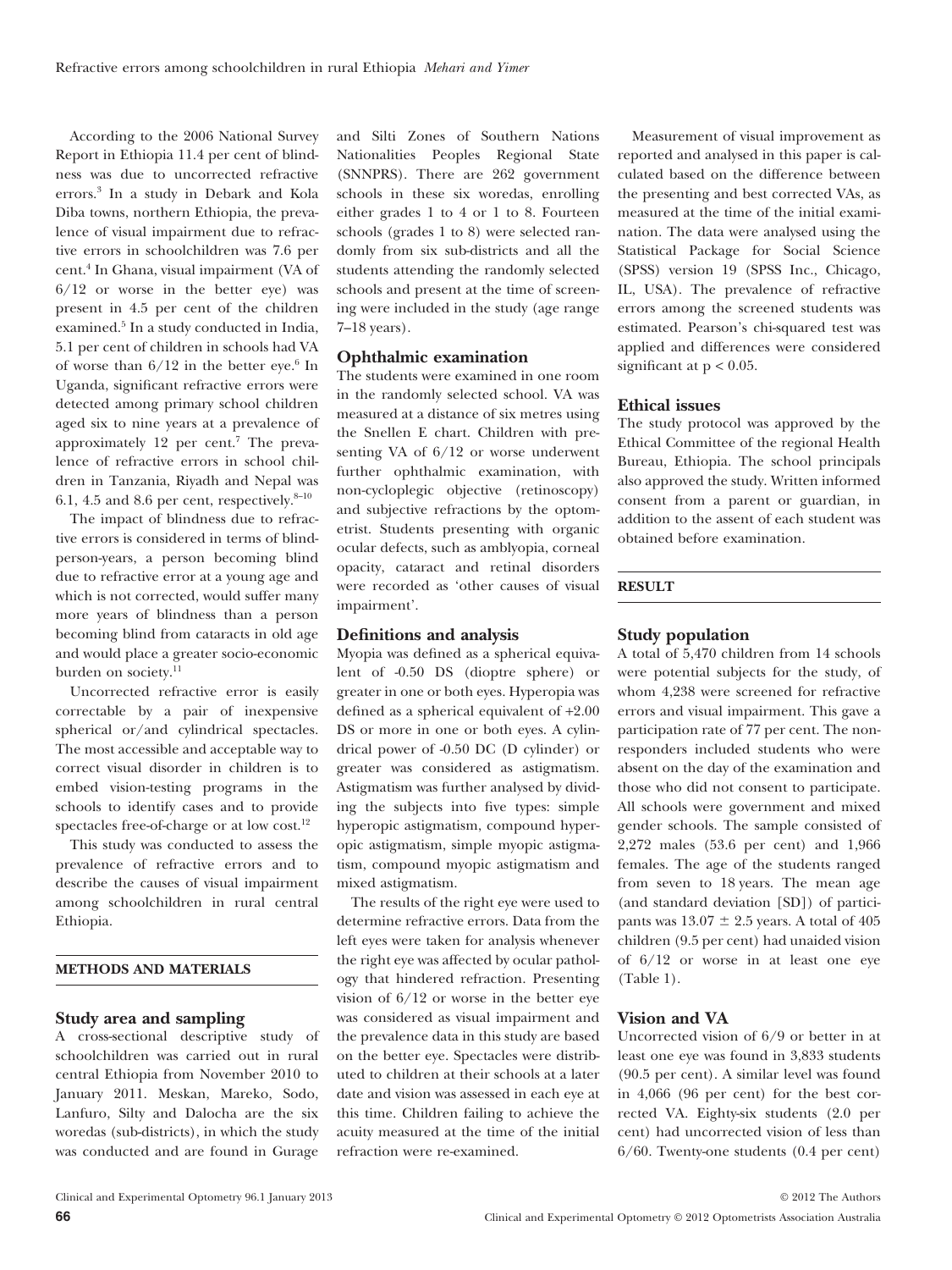| Gender                  | <b>Students</b><br>available | <b>Screened</b>         | <b>Visual acuity</b><br>6/12 or worse | <b>Refractive</b><br>error       | Gender<br>difference            |
|-------------------------|------------------------------|-------------------------|---------------------------------------|----------------------------------|---------------------------------|
|                         |                              |                         | Number $(\%)$                         | Number $(\%)$                    |                                 |
| Male<br>Female<br>Total | 2.820<br>2,650<br>5.470      | 2.272<br>1,966<br>4.238 | 215(9.5)<br>190(9.7)<br>405(9.5)      | 138(6.1)<br>129(6.6)<br>267(6.3) | $\gamma_2 = 0.21$<br>$p = 0.07$ |

| Table 1. Distribution of students according to the overall results of vision screening, in |
|--------------------------------------------------------------------------------------------|
| rural central Ethiopia                                                                     |

had best corrected VAs of less than 6/60 in the better eye. The prevalence of visual impairment (VA of 6/12 or worse) was 9.6 per cent (405 of 4,238) in the better eye. Of the 11 students (0.26 per cent), who wore spectacles at the initial examination, seven (63.6 per cent) had presenting vision of 6/9 or better in at least one eye (Table 2). Uncorrected vision showed a statistically significant difference between genders (p < 0.001). Girls were more likely to have uncorrected vision of 6/12 or worse.

Of the 9.5 per cent of this sample found to have uncorrected vision of 6/12 or worse in the better eye, 6.3 per cent of the students examined (267 of 4,238) had refractive errors and the remaining 3.3 per cent (138 of 4,238) had a VA of 6/12 or worse due to corneal opacity, amblyopia, cataract or retinal problems (Table 3).

## **Refractive errors**

The mean spherical equivalent for the sample was -4.20  $\pm$  5.20 DS (range: -22.00 to +10.00 DS). In terms of gender, the mean spherical equivalent for males was  $-3.08 \pm 4.35$  DS (range:  $-20.00$  DS to +10.00 DS), while that of females was -5.39  $\pm$  5.77 DS (range: -22.00 DS to +2.75 DS). There was a statistical difference between the spherical equivalents for males and females ( $p = 0.026$ ).

The prevalence of refractive errors was 6.3 per cent, with 6.1 per cent in boys and 6.6 per cent in girls. The overall rates of myopia and hyperopia in students 7–18 years were 6.0 and 0.33 per cent,

respectively. Myopia increased from 1.1 per cent among children aged seven to nine years to 12.8 per cent in the age group 13–15 years, while the percentage of hyperopia was markedly decreased compared to that of myopia. This is presented separately in Table 4 for every year of age between seven and 18.

The second most frequent type of refractive error in our study was compound myopic astigmatism, which accounted for 1.2 per cent, followed by simple myopic astigmatism (0.56 per cent) (Table 5).

#### **DISCUSSION**

Refractive error is one of the avoidable causes of blindness and visual impairment. It can hinder education, personality development and career opportunities, in addition to causing an economic burden on society. So, it is essential to understand the pattern of refractive errors in school children to plan effective programs to deal with the problem. Provision of appropriate spectacles is one of the simplest, most cost-effective strategies to improve vision, yet uncorrected refractive error is the primary cause of moderate visual impairment throughout the world. In many countries, a shortage of eye-care specialists in rural areas may contribute to this problem.13

In general, in this study, uncorrected vision was found to be 6/12 or worse in 9.6 per cent of students, while a similar figure (9.4 per cent) was found for their presenting vision and in only 4.0 per cent was the VA at this level. These statistics show that the prevalence of visual impairment in this study (uncorrected vision of 6/12 or worse) was higher than results of studies done in Iran (3.8 per cent), Nepal (2.9 per cent), Ghana (4.5 per cent), rural areas in India (5.0 per cent), South Africa (2.7 per cent) and urban areas in India (9.0 per cent).<sup>4,14–18</sup> It was lower in comparison to results of studies in Egypt (22.1 per cent), Malaysia (17.1 per cent) and China (12.8 per cent). This difference may be partly due to the sampling methods.19–21

The prevalence of refractive error in our study (6.3 per cent) was similar to the 6.4 per cent in a North Indian study<sup>21</sup> but relatively lower than that found in Northern Ethiopia,<sup>3</sup> Nepal<sup>10</sup> and Uganda,<sup>7</sup> where the corresponding figures were 7.6, 8.6 and 12.0 per cent, respectively. In studies carried out in Iran,<sup>14</sup> India,<sup>16</sup> Riyadh<sup>9</sup> and Botswana,<sup>22</sup> the prevalence of refractive errors among school children was lower than the prevalence found in our study, namely, 3.8, 5.4, 5.0, 4.5 and 1.5 per cent, respectively. This finding could be due to different measurement cut-off points in the above studies and in our study and using different dioptric values to determine refractive errors. The age group and method of classifying refractive errors may account for the differences among these studies and there may be differences in genetic susceptibility to refractive errors that vary among different races.23 In the present study, refractive errors were found to be more common in girls (6.6 per cent) than boys (6.1 per cent). This difference was marginally nonsignificant ( $p = 0.07$ ).

Myopia (spherical equivalent refractive error of -0.5 DS or greater) in one or both eyes was found in 6.0 per cent of our subjects (253 of 4,238) and was higher than the study done in rural India<sup>16</sup> (4.1 per cent) but lower than the 7.4 per cent in Northern Ethiopia<sup>3</sup> and New Delhi,<sup>18</sup> the  $6.8$  per cent in Chile<sup>24</sup> and the 16.2 per cent in China.25 This finding could be due to different environmental factors that may influence the occurrence and development of myopia, the definitions of myopia not being uniform and the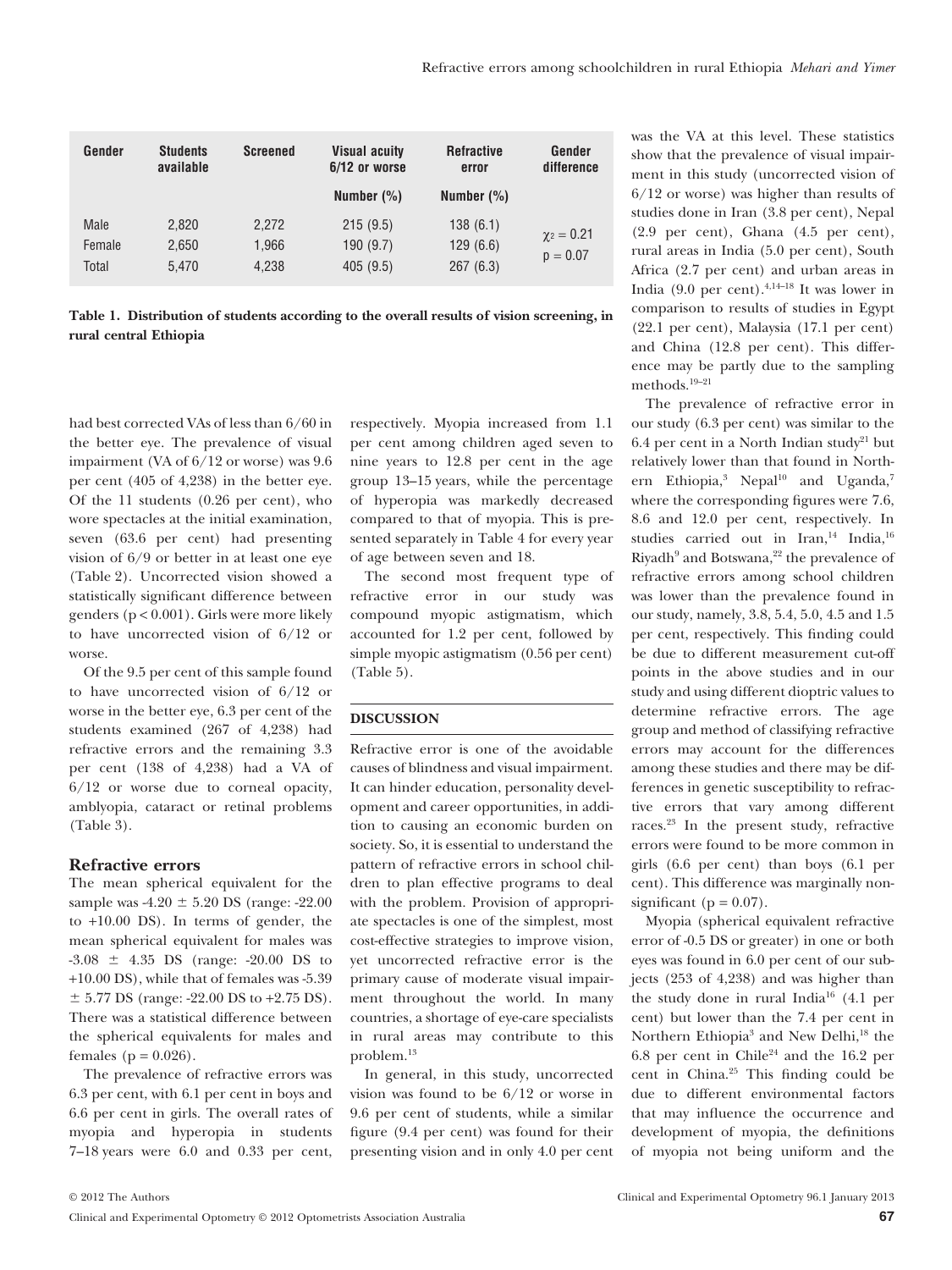| <b>Category of vision</b> | <b>Unaided vision</b> | <b>Vision wearing glasses</b> | <b>Best corrected</b><br>visual acuity |
|---------------------------|-----------------------|-------------------------------|----------------------------------------|
|                           | Number $(\% )$        | Number (%)                    | Number $(\% )$                         |
| $6/6 - 6/9$               | 3,833(90.5)           | 7(63.6)                       | 4,066 (96)                             |
| $6/12 - 6/18$             | 237(5.6)              | 3(27.3)                       | 110(2.6)                               |
| $6/24 - 6/60$             | 82(1.9)               | 1(9.1)                        | 41 (1.0)                               |
| < 6/60                    | 86(2.0)               |                               | 21(0.4)                                |
| Total                     | 4,238 (100)           | 11 (100)                      | 4,238 (100)                            |

**Table 2. Distribution of uncorrected vision, spectacle corrected vision and visual acuity in the better eye**

| <b>Causes</b>     |                  | Number $(\%)$ of eyes with<br>visual impairment | Number $(\%)$ of students<br>with visual impairment |
|-------------------|------------------|-------------------------------------------------|-----------------------------------------------------|
|                   | <b>Right eye</b> | Left eye                                        |                                                     |
| Refractive error  | 245 (69.5)       | 233 (70.8)                                      | 267 (65.9)                                          |
| Corneal opacity   | 47 (13.3)        | 34(10.3)                                        | 52 (12.8)                                           |
| Amblyopia         | 28(7.9)          | 28(8.5)                                         | 39(9.6)                                             |
| Cataract          | 12(3.4)          | 15(4.7)                                         | 17(4.2)                                             |
| Retinal condition | 10(2.8)          | 9(2.7)                                          | 14 (3.5)                                            |
| Other causes      | 4(1.1)           | 5(1.5)                                          | 7(1.7)                                              |
| Undefined causes  | 7(2.0)           | 5(1.5)                                          | 9(2.2)                                              |
| Total             | 353 (100)        | 329 (100)                                       | 405 (100)                                           |

**Table 3. Causes of visual impairment in schoolchildren in rural central Ethiopia**

| Type of refractive error. Number $(\%)$ |  |  |
|-----------------------------------------|--|--|
|                                         |  |  |

| Age (years) | <b>Emmetropia</b> | Myopia     | <b>Hyperopia</b> |
|-------------|-------------------|------------|------------------|
| $7 - 9$     | 1,366 (98.8)      | 15(1.1)    | 1(0.07)          |
| $10 - 12$   | 962 (90.7)        | 95(8.9)    | 4(0.37)          |
| $13 - 15$   | 728 (86.4)        | 108 (12.8) | 7(0.83)          |
| $16 - 18$   | 777 (95.4)        | 35(4.3)    | 2(0.3)           |
| Total       | 3,833(90.5)       | 253(6.0)   | 14(0.33)         |

**Table 4. Distribution of refractive errors by age in rural central Ethiopia**

refractions may have been performed with or without cycloplegia. In this study, myopia was common in children aged 10–12 years and 13–15 years and as age increases the number of children with myopia also increased.

The prevalence of hyperopia differs depending on the criteria used. In our study, hyperopia (spherical equivalent refractive error of +2.0 DS or more) in one or both eyes was found in 0.33 per cent of the studied population (14 of 4,238), which is similar to a study carried out in Northern Ethiopia.<sup>3</sup> It was lower than the 7.7 per cent in New Delhi,<sup>18</sup> 3.5 per cent in China, $25$  1.4 per cent in Nepal<sup>15</sup> and 0.8 per cent reported in rural India.16 This difference is due to the inclusion of preschool children in some of the above studies and a non-uniform definition of hyperopia.

Astigmatism of -0.50 DC or more in one or both eyes was present in 2.17 per cent of the study group. Simple myopic astigmatism was higher in males than females but the prevalence of compound myopic astigmatism was higher in females. The prevalence of astigmatism found in this study was comparable with the 2.5 per cent reported in Riyadh.<sup>9</sup>

The prevalence of spectacle use of 0.26 per cent is similar to the 0.58 per cent reported in rural India.16 It is far less than the 30.3 per cent among students in Tanzania,  $8\,42.3$  per cent in Egypt<sup>19</sup> and 2.7 per cent in South Africa.17 Social and economic factors are responsible for poor uptake of refractive services. In rural parts of Ethiopia, the wearing of spectacles is associated with blindness and individuals dislike the social stigmatisation associated with wearing glasses. The prevalence of manifest strabismus in this study was 1.1 per cent  $(n = 45)$ , which is lower than the 7.4 per cent among students of 5–15 years in Haryana,<sup>26</sup> 0.5 per cent among children of 7–19 years in Tanzania8 and 0.6 per cent in Delhi.<sup>27</sup>

# **CONCLUSION**

This study concluded that uncorrected refractive error is a common cause of visual impairment among school children